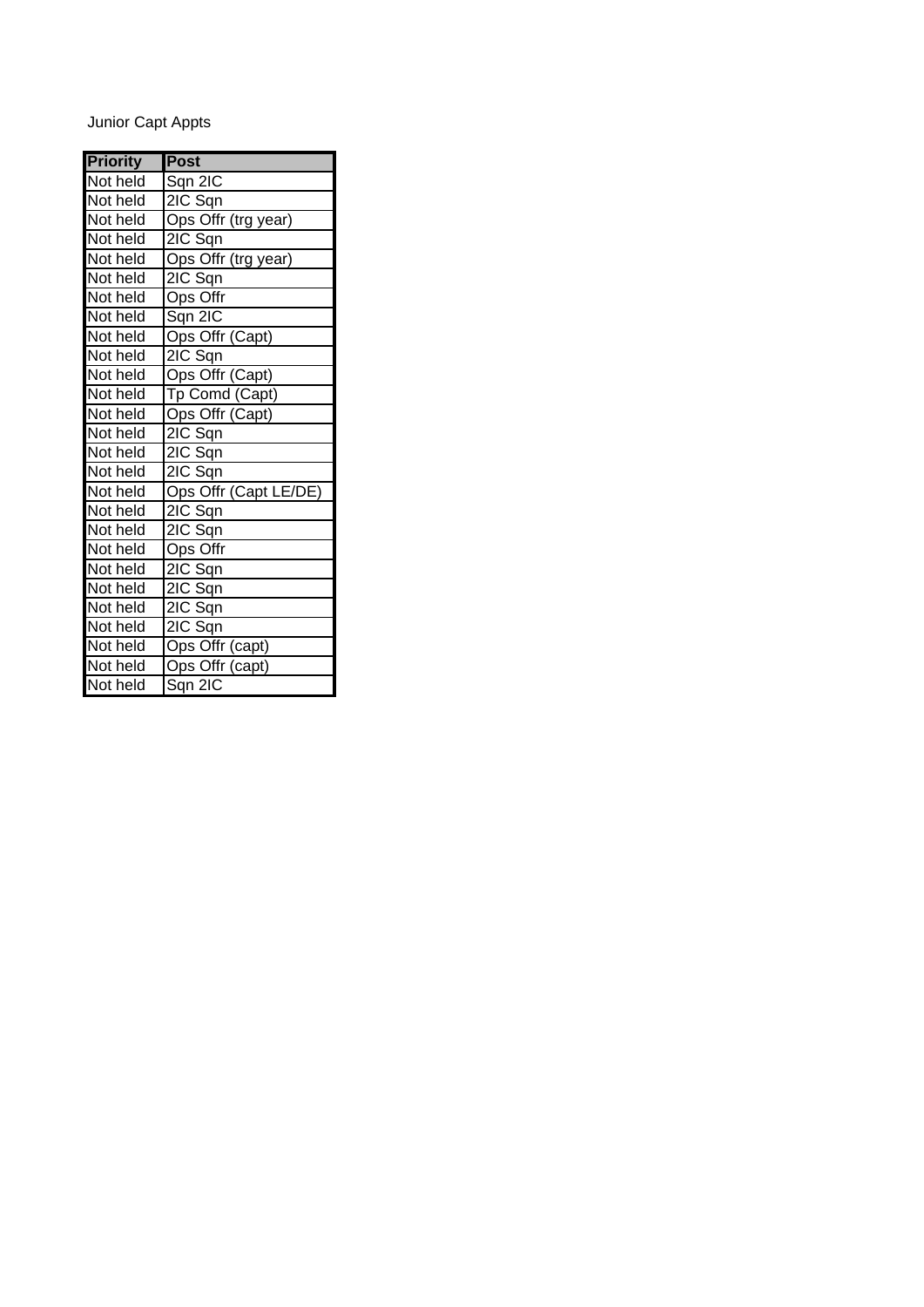#### FEB GRADE 3 APPTS

| <b>Priority</b> | <b>Position</b>                                |
|-----------------|------------------------------------------------|
| Not held        | <b>SO3 PSO R SIGNALS</b>                       |
|                 |                                                |
| Not held        | SO3 G1/G4 UK OPS                               |
| Not held        | SO3 G6                                         |
| Not held        | $\overline{SO3}$ G6                            |
| Not held        | SO3 G2/G3                                      |
| Not held        | SO3 Training Adviser                           |
| Not held        | SO3 Projects                                   |
| Not held        | SO3 G2/3/6                                     |
| Not held        | CYBER PJHQ SO3 J3                              |
|                 | JE                                             |
| Not held        | SO3 Innovation                                 |
| Not held        | DES ISS SVCOPS JCU                             |
|                 | J7OPS SO3                                      |
|                 |                                                |
| Not held        | OC Cyber Team B -                              |
|                 | JCU(CH)                                        |
| Not held        | SO3 EWSI OPS CTS                               |
| Not held        | SO <sub>3</sub> CIS                            |
| Not held        | SO3 Spec Trials                                |
| Not held        | SO <sub>3</sub> ICS                            |
|                 | OPS/PROJECTS                                   |
| Not held        | SO3 J6 OPS                                     |
| Not held        | SO3 SHF HQ LO                                  |
| Not held        | SO3 Op Plan CIS                                |
| Not held        | <b>DES NET BLOS</b>                            |
|                 | <b>SATOPS PLANS</b>                            |
|                 | CORE ACQ                                       |
| Not held        | SO3 J7 Trg - JCU(CH)                           |
| Not held        | SO3 G4                                         |
| Not held        | <b>DES SO3 SANGCOM</b>                         |
|                 | <b>CIS</b>                                     |
| Not held        | SO <sub>3</sub> Spect Dom                      |
| Not held        | SO3 R5 CYP                                     |
| Not held        | SO3 Trg Projects                               |
| Not held        | SO3 G6 / BSO                                   |
| Not held        | DES SO3 OPS                                    |
| Not held        | DES SO3(W)                                     |
|                 | SANGCOM RPO WS                                 |
| Not held        | <b>DES ISS ISP SAI TOT</b>                     |
|                 |                                                |
| Not held        | SO3 OPS SYS -                                  |
|                 | DGLS&E                                         |
| Not held        | SO <sub>3</sub> G <sub>6</sub> Branch Adjt     |
| Not held        | DES SO3(W) EO CIS 4                            |
|                 |                                                |
| Not held        | SO3 ICS SYSTEMS                                |
|                 | TRG DEV                                        |
| Not held        | SO <sub>3</sub> G <sub>6</sub> C <sub>IS</sub> |
| Not held        | DES SO3 EO DNS                                 |
|                 | OPS A                                          |
| Not held        | SO3 CIS FTG (UK)                               |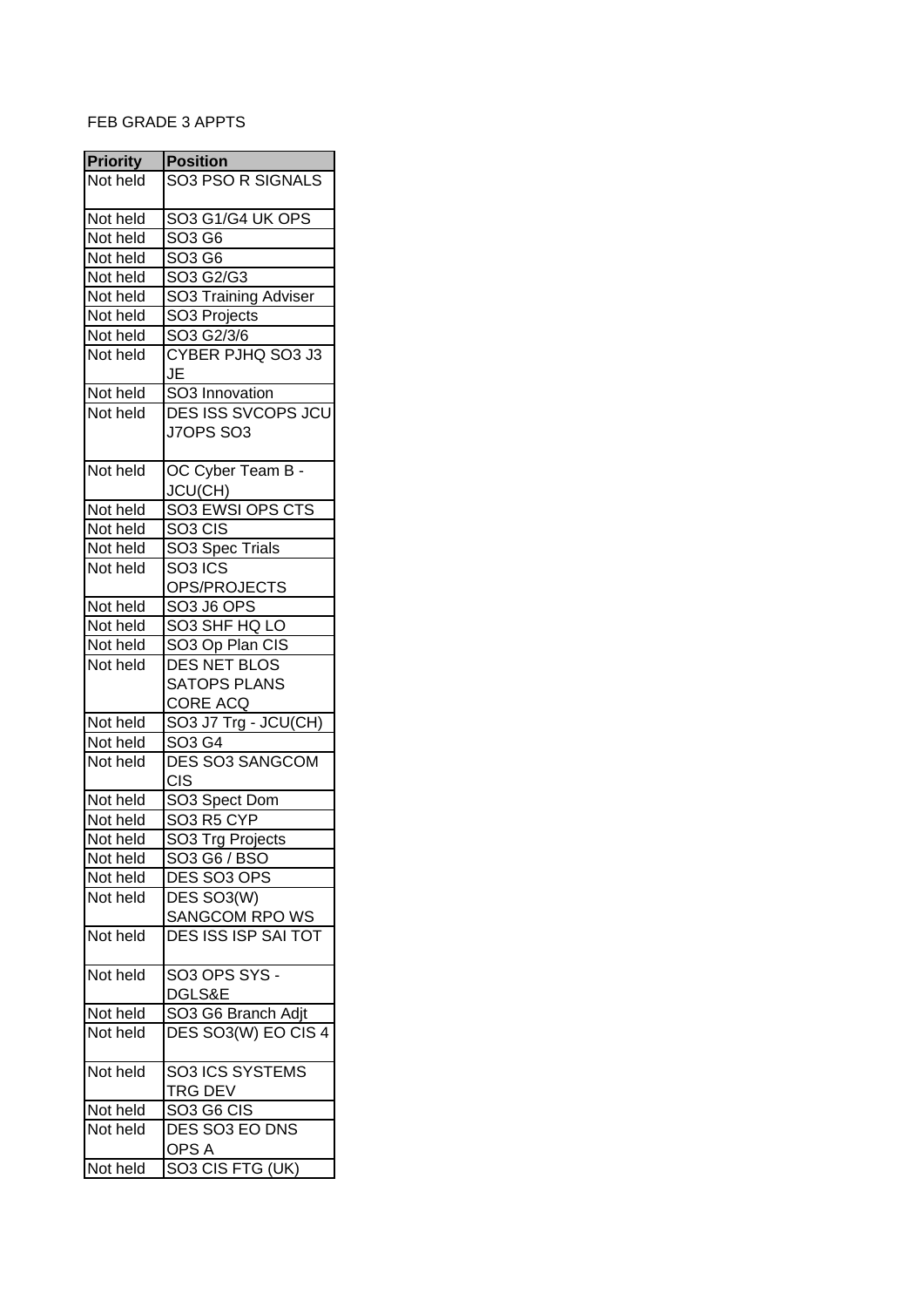| Not held | <b>ISO3 SHF HQ LO</b>            |  |
|----------|----------------------------------|--|
| Not held | <b>IDES SO3 EO DNS</b><br>OPS B  |  |
| Not held | <b>IDES SO3 EO DNS</b><br>OPS A2 |  |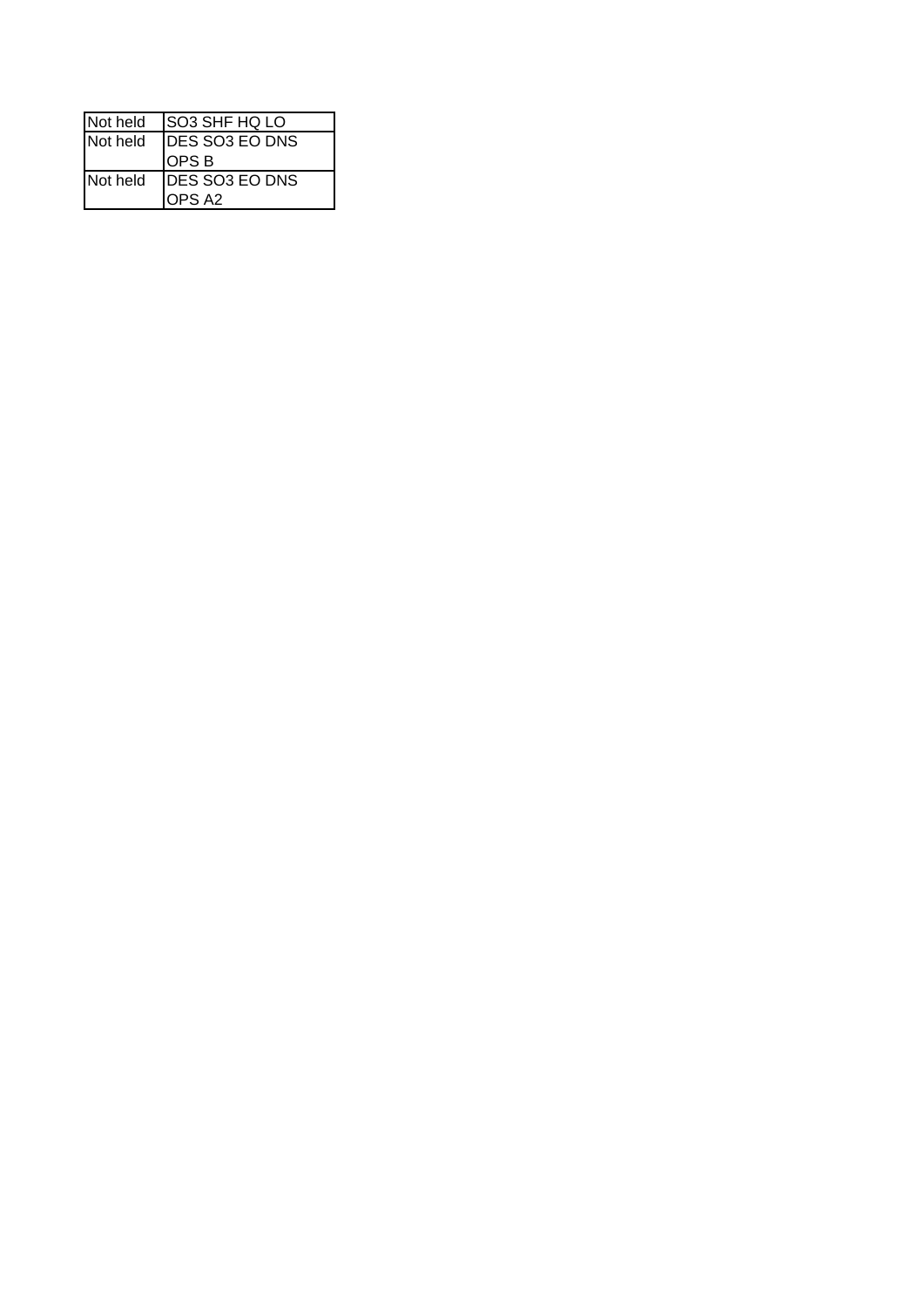# JUL GRADE 3 APPTS

| <b>Priority</b> | <b>Position</b>        |
|-----------------|------------------------|
| Not held        | SO3 G6                 |
| Not held        | Corps Adjutant R       |
|                 | <b>SIGNALS</b>         |
| Not held        | SO3 SHF HQ LO          |
| Not held        | SO3 SHF HQ LO          |
| Not held        | <b>DES ISS ISP SAI</b> |
|                 | TOT                    |
| Not held        | DES SO3(W) EO          |
|                 | CIS <sub>4E</sub>      |
| Not held        | <b>SO3 G3/G6 UK</b>    |
|                 | OPS                    |
| Not held        | SO3 Cap Dev            |
|                 | (TECH)                 |
| Not held        | SO3 G4                 |
| Not held        | SO3 J6 C4IS            |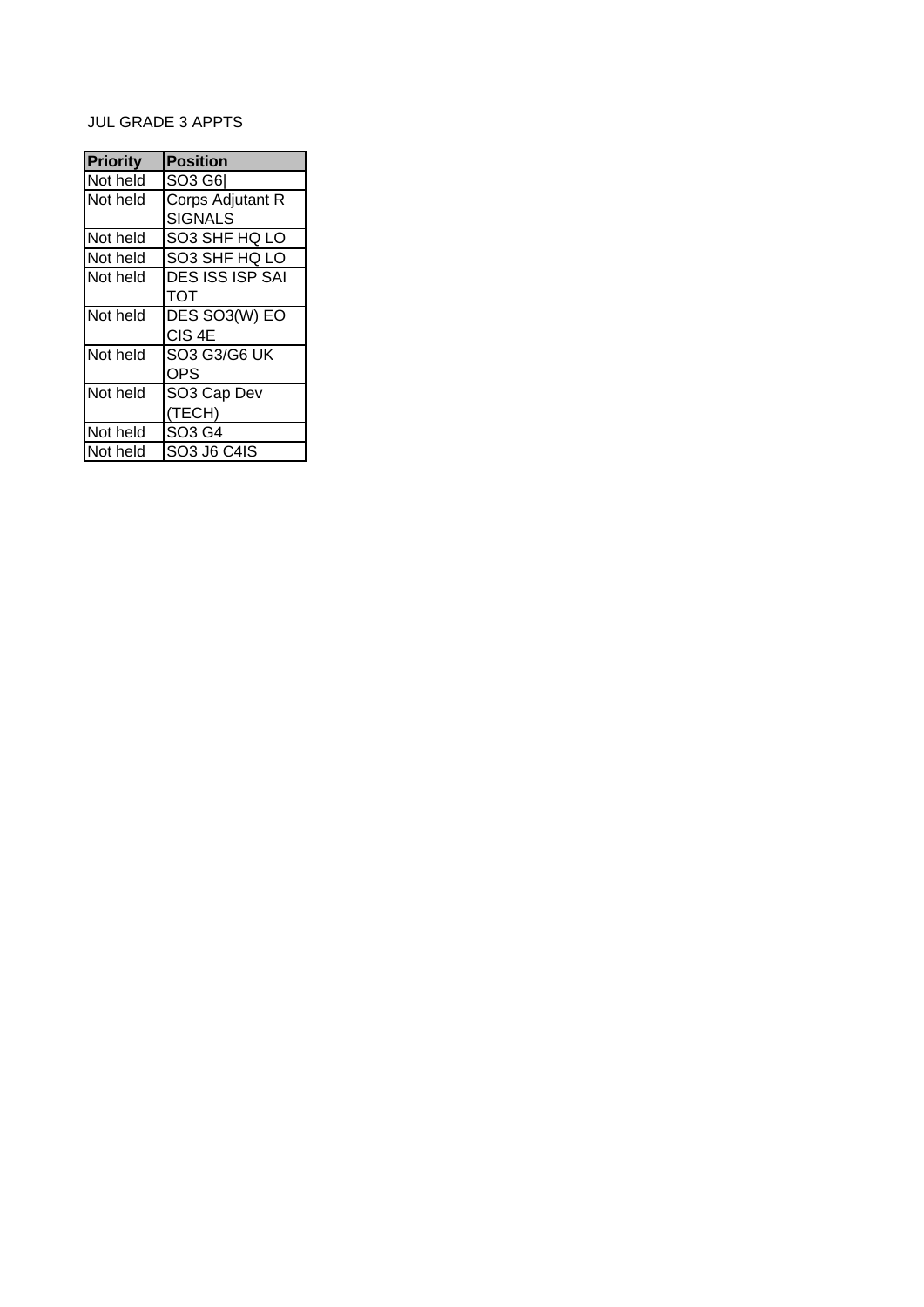## OCT GRADE 3 APPTS

| <b>Priority</b> | <b>Position</b>          |
|-----------------|--------------------------|
| Not held        | SO3(W) EO CIS            |
|                 | 4E                       |
| Not held        | SO <sub>3</sub> ISTAR    |
|                 | <b>CESM</b>              |
| Not held        | SO3 IMIX                 |
| Not held        | SO <sub>3</sub> CIS NETS |
|                 | TRG DEV                  |
| Not held        | $\overline{SO3}$         |
|                 | <b>ENGINEERING</b>       |
|                 | <b>DOCTRINE</b>          |
|                 | <b>FORCE</b>             |
|                 | <b>DEVELOPMENT</b>       |
| Not held        | OPSPLANS BS03            |
|                 |                          |
| Not held        | SO3 DTA HRK              |
|                 | PH1 IMP SPT (To          |
|                 | become OPS               |
|                 | <b>PLANS APPS</b>        |
|                 | SO3)                     |
| Not held        | SO <sub>3</sub> EWSI     |
| Not held        | <b>SO3 G6 CIS</b>        |
| Not held        | SO <sub>3</sub> OPS      |
| Not held        | SIGINT WG - SO3          |
|                 | Coll                     |
| Not held        | SO3 G6                   |
| Not held        | SO3 G6                   |
| Not held        | Corps Adjutant R         |
|                 | <b>SIGNALS</b>           |
| Not held        | SO3 SPEC                 |
|                 | <b>TRIALS</b>            |
| Not held        | SO3 G6                   |
| Not held        | SO3 G6 Branch            |
|                 | Adjt                     |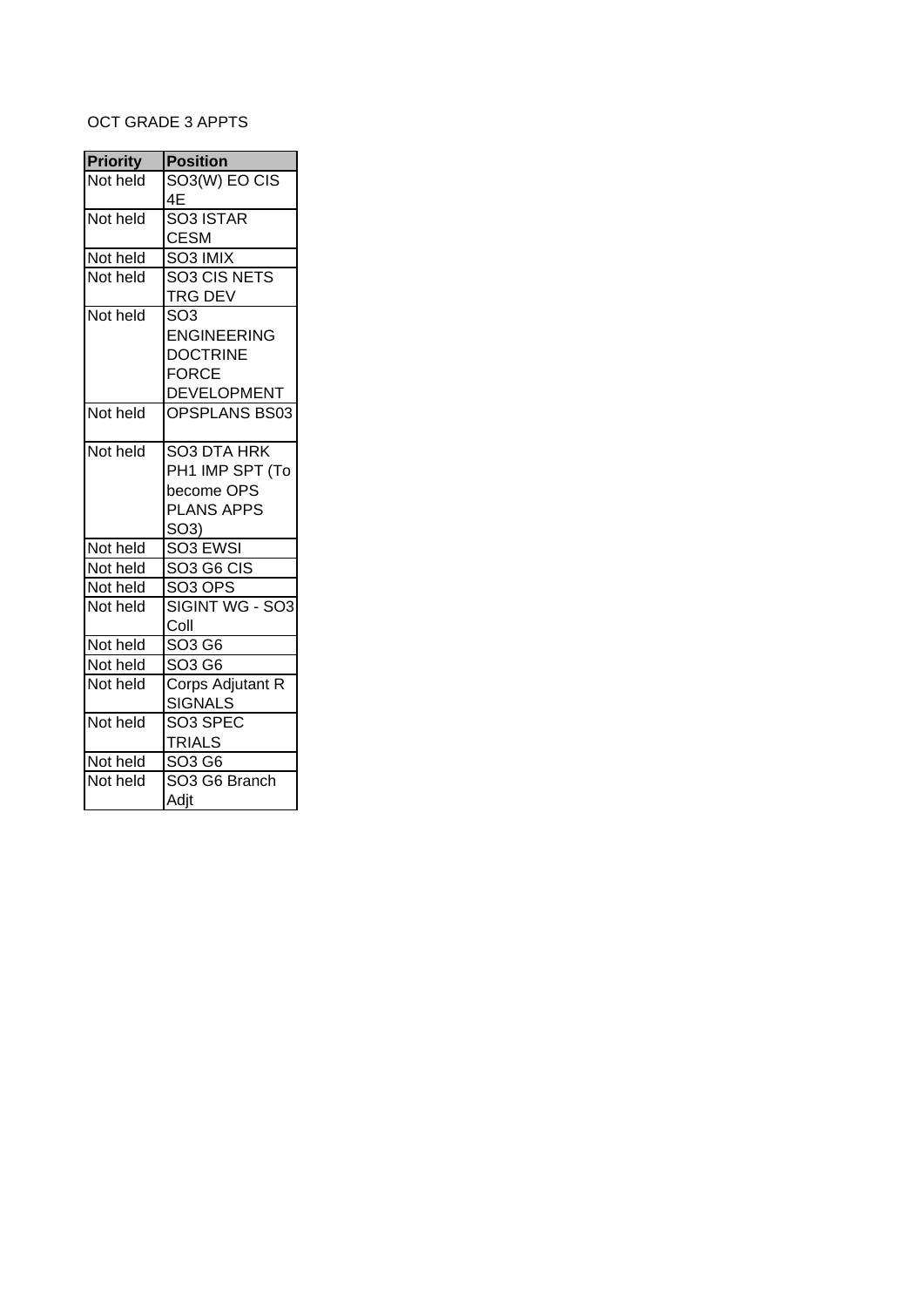#### CGB DEC 14 RD APPTS

|                  | <b>Priority Position</b>   |
|------------------|----------------------------|
| <b>ADJUTANTS</b> |                            |
| $\mathbf 1$      | <b>ADJT</b>                |
| $\overline{2}$   | <b>ADJT</b>                |
| $=3$             | <b>ADJT</b>                |
| $=3$             | <b>ADJT</b>                |
| $\sqrt{5}$       | <b>ADJT</b>                |
| $=6$             | <b>ADJT</b>                |
| $= 6$            | <b>ADJT</b>                |
| $= 8$            | <b>ADJT</b>                |
| $= 8$            | <b>ADJT</b>                |
| $= 8$            | <b>ADJT</b>                |
| $= 8$            | <b>ADJT</b>                |
|                  | <b>INDEPENDENT SQN 2IC</b> |
| $\mathbf 1$      | 2IC                        |
| $\boldsymbol{2}$ | 2IC COMD                   |
| <b>TP COMD</b>   |                            |
| $\mathbf{1}$     | <b>OC TROOP</b>            |
| $\overline{2}$   | CHIEF (S6) - CDN GCX 0010  |
|                  | <b>TP COMD</b>             |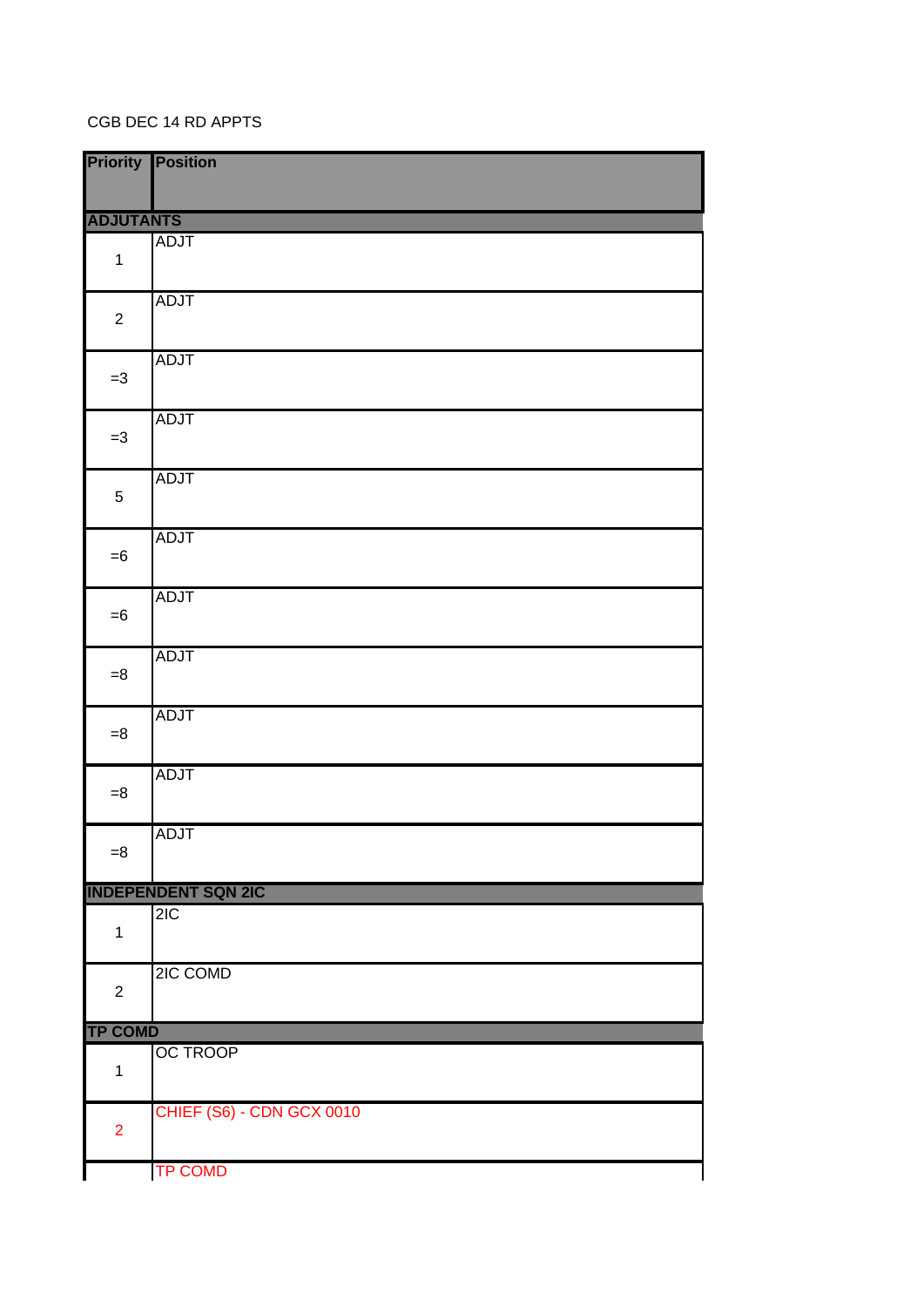| $=3$                      |                     |
|---------------------------|---------------------|
| $=3$                      | TP COMD TST/SO3 TRA |
| <b>SQN 2IC</b>            |                     |
| $=1$                      | 2IC 268 SIG SQN     |
| $=1$                      | 2IC SQN HQ          |
| $=3$                      | 2IC 267 SIG SQN     |
| $=3$                      | 2IC SQN HQ          |
| $=5$                      | 2IC OPS             |
| $=5$                      | 2IC SP SQN          |
| $=7$                      | 2IC SQN HQ          |
| $=7$                      | 2IC SP SQN          |
| $=9$                      | 2IC SP SQN          |
| $=9$                      | 2IC SP SQN          |
| $=9$                      | 2IC SP SQN          |
| <b>RCMO</b>               |                     |
| $\mathbf{1}$              | <b>RCMO</b>         |
| $\boldsymbol{2}$          | <b>RCMO</b>         |
| $\ensuremath{\mathsf{3}}$ | <b>RCMO</b>         |
| $=4$                      | <b>RCMO</b>         |
| $=4$                      | <b>RCMO</b>         |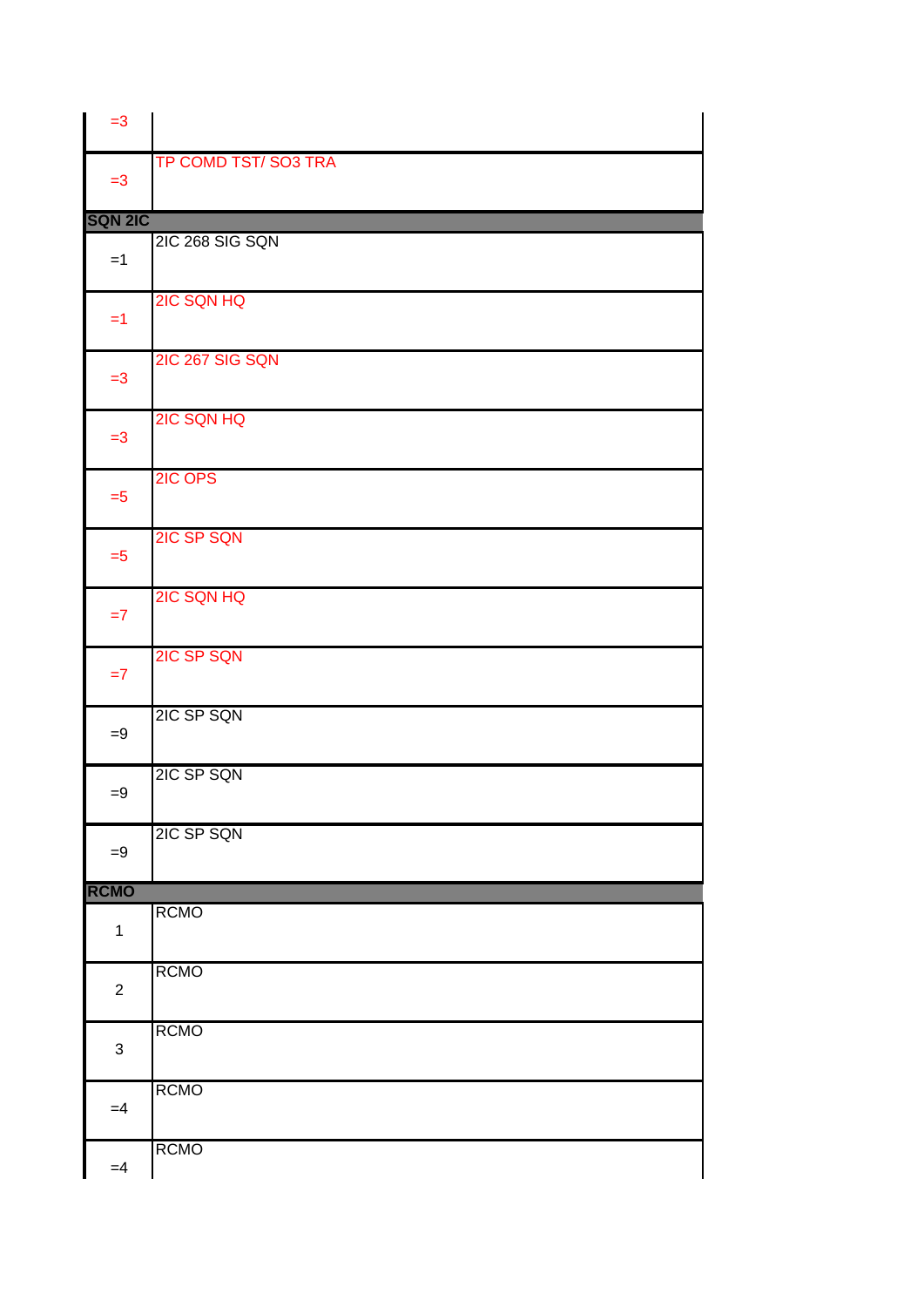| <b>UWO</b>     |            |
|----------------|------------|
| $\mathbf 1$    | <b>UWO</b> |
|                |            |
|                | <b>UWO</b> |
| $\overline{2}$ |            |
|                |            |
| $=3$           | <b>UWO</b> |
|                |            |
|                | <b>UWO</b> |
| $=3$           |            |
|                |            |
| <b>QM TECH</b> |            |
| $=1$           | QM TECH    |
|                |            |
|                | QM TECH    |
| $=1$           |            |
|                |            |
| 3              | QM TECH    |
|                |            |
|                | QM TECH    |
| 4              |            |
|                | QM TECH    |
| $= 5$          |            |
|                |            |
|                | QM TECH    |
| $= 5$          |            |
|                | QM TECH    |
| $\overline{7}$ |            |
|                |            |
|                | QM TECH    |
| $=8$           |            |
|                | QM TECH    |
| $= 8$          |            |
|                |            |
| $10$           | QM TECH    |
|                |            |
|                | QM TECH    |
| 11             |            |
|                |            |
| <b>MTO</b>     | <b>MTO</b> |
| $\mathbf 1$    |            |
|                |            |
|                | <b>MTO</b> |
| $\overline{c}$ |            |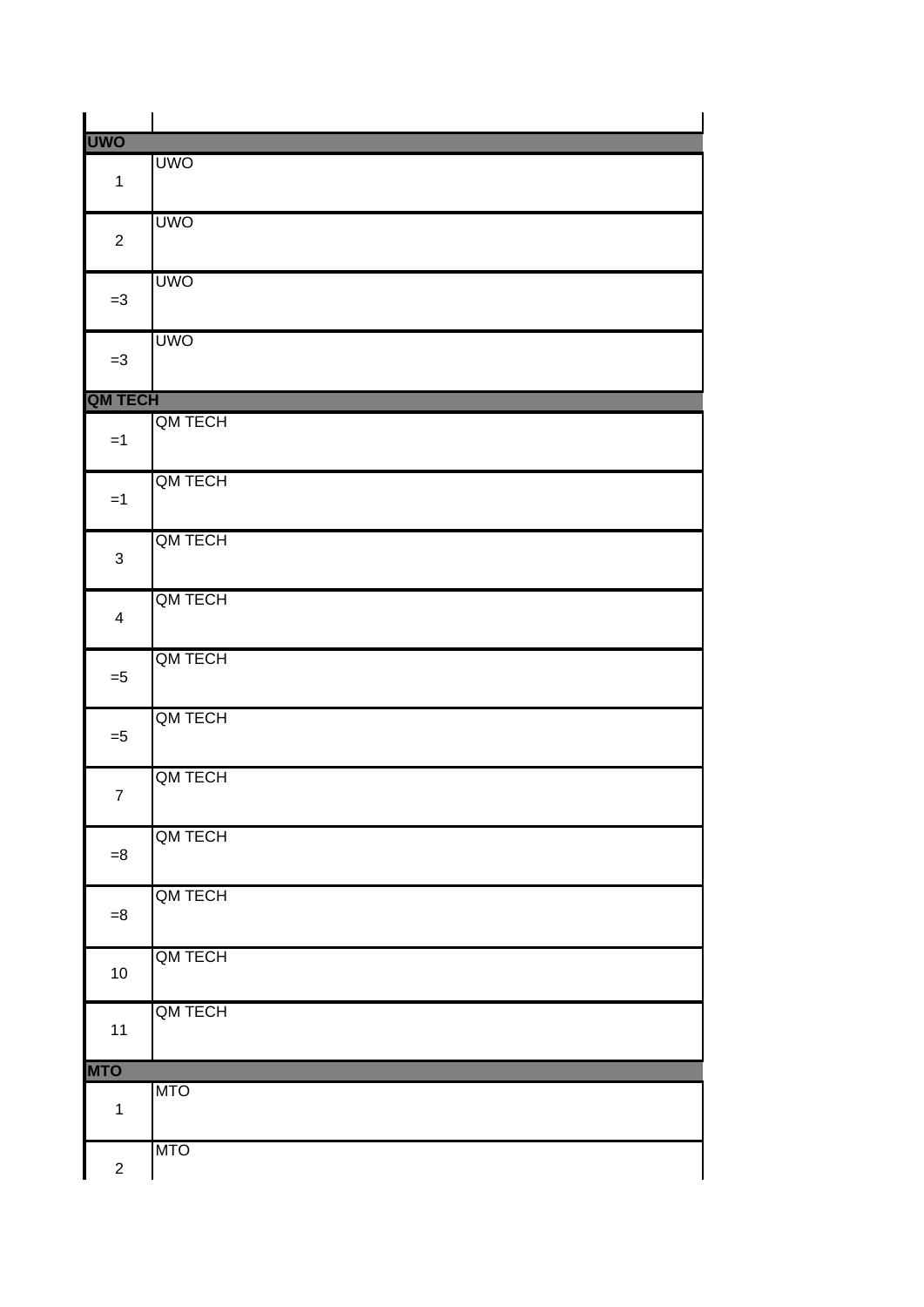|                | <b>TRG/INSTR POSTS</b>                         |
|----------------|------------------------------------------------|
|                | PL COMD                                        |
| $\mathbf{1}$   |                                                |
|                |                                                |
| $=2$           | <b>INSTRUCTOR</b>                              |
|                |                                                |
|                | <b>INSTRUCTOR</b>                              |
| $=2$           |                                                |
|                |                                                |
|                | <b>TRG OFFR</b>                                |
| $\overline{4}$ |                                                |
|                |                                                |
|                | <b>TRG OFFR</b>                                |
| 5              |                                                |
|                |                                                |
|                | <b>TRG OFFR</b>                                |
| 6              |                                                |
|                | <b>TRG OFFR</b>                                |
| $=7$           |                                                |
|                |                                                |
|                | <b>TRG OFFR</b>                                |
| $=7$           |                                                |
|                |                                                |
|                | <b>TRAFFIC OFFICERS AND OPERATIONS OFFICER</b> |
|                |                                                |
|                | <b>OPS OFFR</b>                                |
| $=1$           |                                                |
|                |                                                |
|                | <b>TFC OFFR</b>                                |
| $=1$           |                                                |
|                |                                                |
|                | OPS OFFR/TFC                                   |
| $=1$           |                                                |
|                |                                                |
| $\overline{4}$ | <b>TFC OFFR</b>                                |
|                |                                                |
|                | <b>TFC OFFR</b>                                |
| $= 5$          |                                                |
|                |                                                |
|                | <b>TFC OFFR</b>                                |
| $= 5$          |                                                |
|                |                                                |
| $\overline{7}$ | <b>OIC TST</b>                                 |
|                |                                                |
|                | <b>SQN OPS OFFR</b>                            |
| 8              |                                                |
|                |                                                |
|                | SO3 TAC RADIO                                  |
| $=9$           |                                                |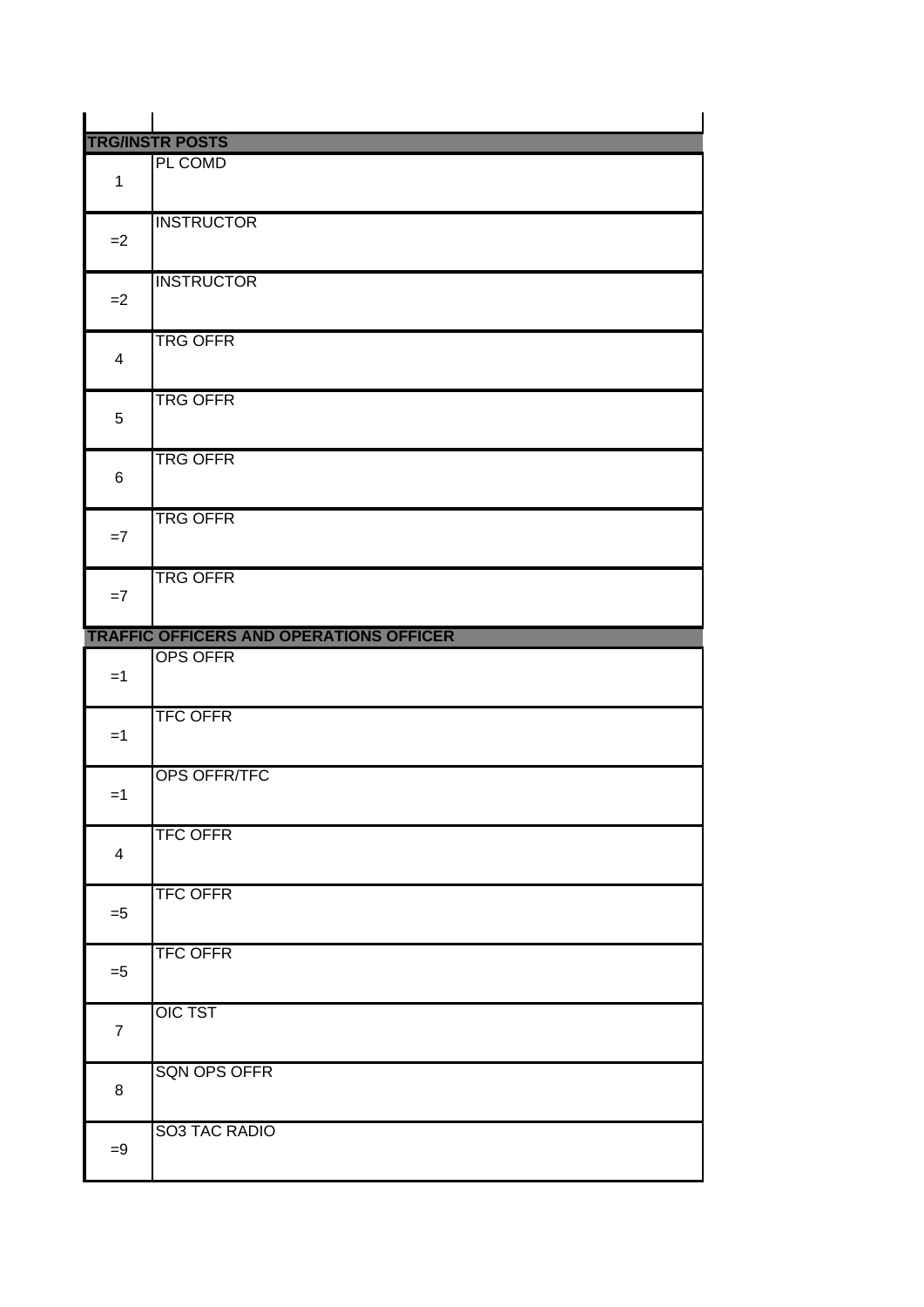| $=9$           | <b>OPS OFFR</b>                                              |  |
|----------------|--------------------------------------------------------------|--|
| $=9$           | SO3 EWSI SSB OPS                                             |  |
| $=9$           | OPS OFFR SHQ                                                 |  |
| $=9$           | <b>OPS OFFR SHQ</b>                                          |  |
| 14             | <b>ASST OPS OFFR OPS</b>                                     |  |
| 15             | <b>ASST OPS OFFR OPS</b>                                     |  |
| $=16$          | <b>SQN OPS OFFR SHQ</b>                                      |  |
| $=16$          | <b>SQN OPS OFFR SHQ</b>                                      |  |
| 18             | SO3 JEC J6 PROJECTS                                          |  |
| 19             | <b>SO3 PLATFORMS OPS</b>                                     |  |
|                | TECHNICAL ADJUTDANT AND TELECOMMUNICATIONS OFFICER TECHNICAL |  |
| $\mathbf{1}$   | <b>REGTL TOT IS</b>                                          |  |
| 2              | <b>REGTL TOT IS</b>                                          |  |
| 3              | <b>TOT</b>                                                   |  |
| 4              | <b>TOT</b>                                                   |  |
| $= 5$          | <b>TOT</b>                                                   |  |
| $= 5$          | <b>TOT IS RHQ</b>                                            |  |
| $\overline{7}$ | <b>REGTL TOT IS</b>                                          |  |
|                |                                                              |  |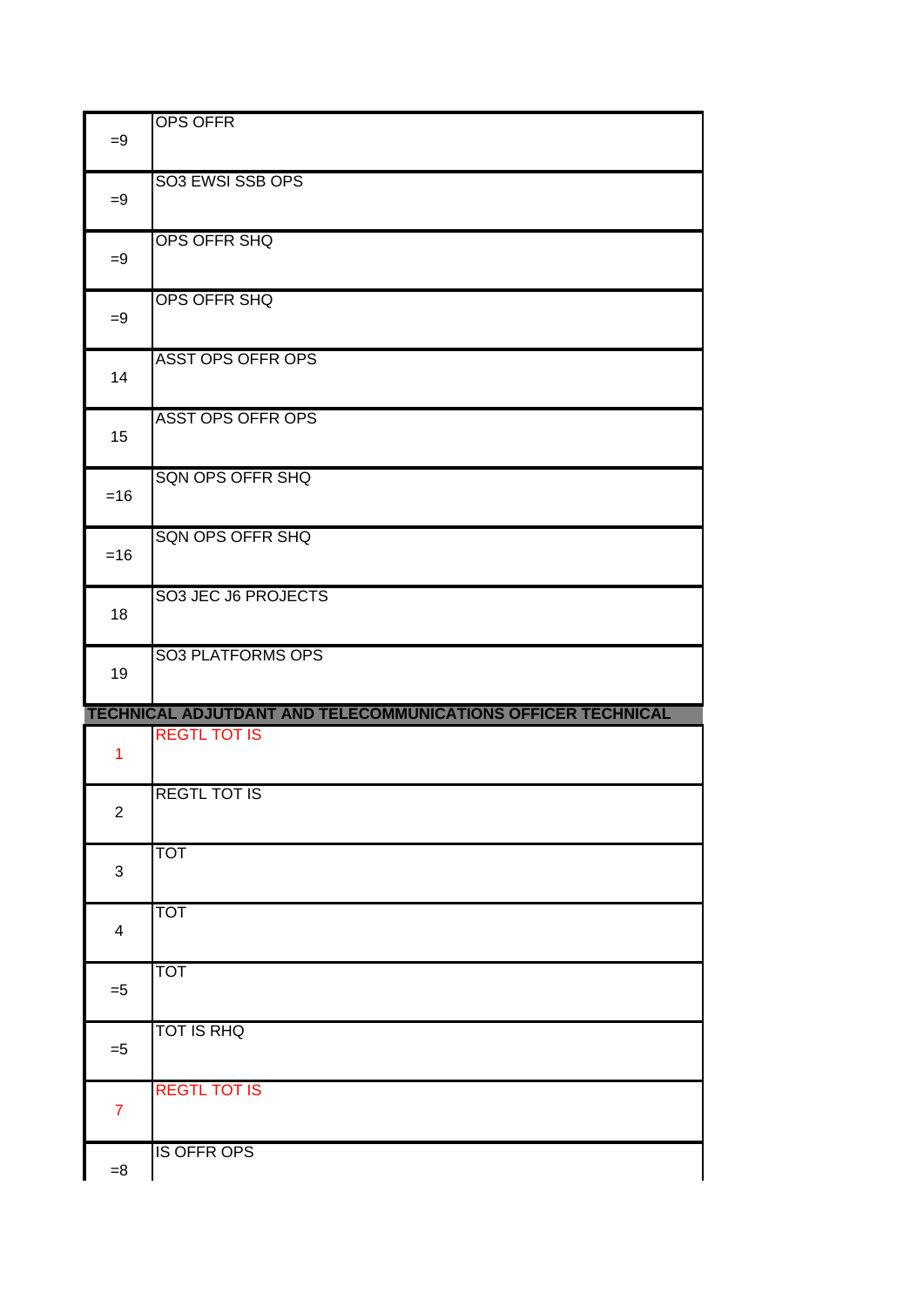| $=8$  | <b>TECH ADJT</b>   |
|-------|--------------------|
| 10    | <b>IS OFFR SHQ</b> |
| 11    | CI TOT IS          |
| $=12$ | <b>JCUFI TOT</b>   |
| $=12$ | TP OC (TOT)        |
| 14    | <b>TECH ADJT</b>   |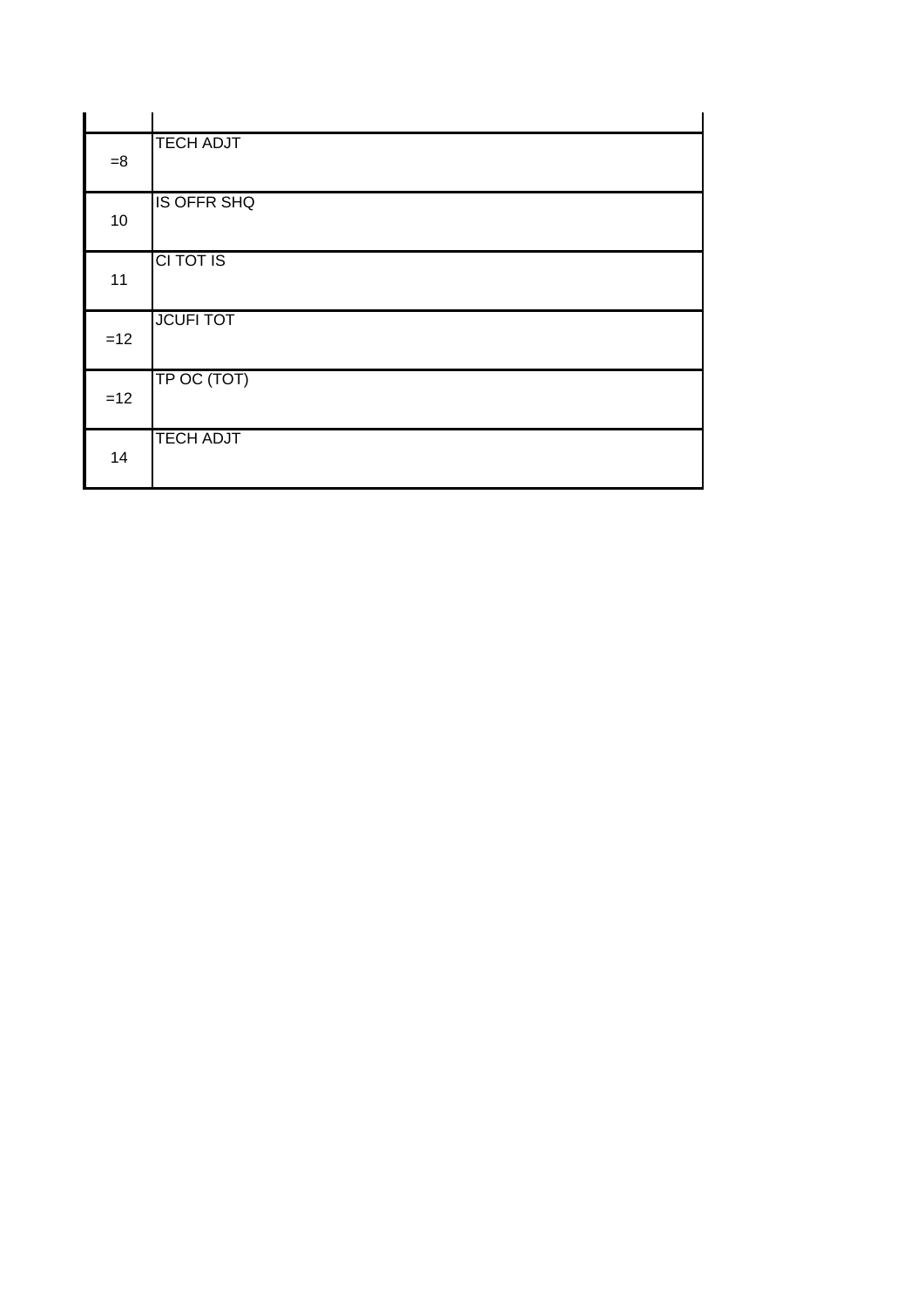### CGB DEC 14 STAFF APPTS

|                 | <b>Priority Position</b>                  |
|-----------------|-------------------------------------------|
| <b>CRITICAL</b> |                                           |
| <b>MUST</b>     |                                           |
| 1               | SO3 J3 Ops O and D EX<br>SO3 IMIX         |
| $\overline{2}$  | SO <sub>3</sub> G <sub>6</sub>            |
| <b>SHOULD</b>   |                                           |
| 3               | SO <sub>3</sub> G <sub>6</sub>            |
| $\overline{4}$  | SO <sub>3</sub> G <sub>6</sub>            |
|                 | <b>UNPRIORITISED</b>                      |
| U/P             | SO3-SO3 G1                                |
| U/P             | SO3 G3 OPS/TRG                            |
| U/P             | SO <sub>3</sub> G <sub>6</sub>            |
| U/P             | SO <sub>3</sub> G <sub>6</sub>            |
| U/P             | SO3 G3 OPS O&D                            |
| U/P             | SO <sub>3</sub> RF G <sub>3</sub> O and D |
| U/P             | SO <sub>3</sub> G <sub>6</sub>            |
| U/P             | SO <sub>3</sub> G <sub>6</sub>            |
| U/P             | SO3 G6                                    |
| U/P             | SO3 G1 G4 UK OPS                          |
| U/P             | SO3-SO3 G6 CIS                            |
| U/P             | SO3 ICS ENG CAP DEV                       |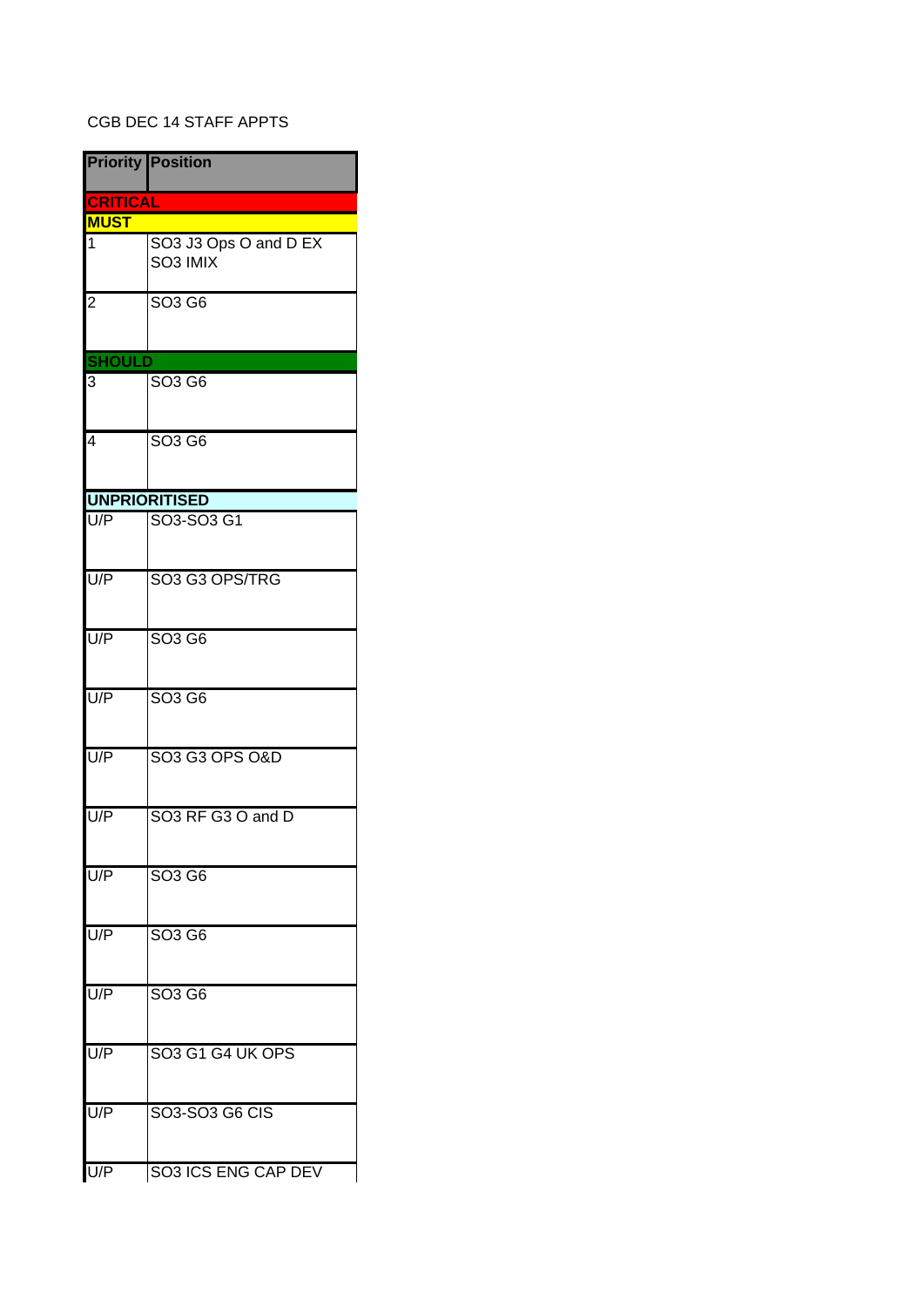| $\overline{UP}$     | SO3 ECM(FP)                                   |
|---------------------|-----------------------------------------------|
| U/P                 | SO <sub>3</sub> CIS                           |
| U/P                 | SO3 ICS OPS / PROJECTS                        |
| U/P                 | <b>SO3 EWSI OPS CTS</b>                       |
| U/P                 | SO <sub>3</sub> G <sub>4</sub>                |
| U/P                 | SO <sub>3</sub> OPS SYS                       |
| <b>CRITICAL</b>     |                                               |
| 1                   | SO <sub>3</sub> EWSI                          |
| <b>MUST</b>         |                                               |
| 2                   | <b>SO3 SPEC TRIALS</b>                        |
|                     |                                               |
| <b>SHOULD</b>       |                                               |
| 3                   | SO3 CIS NETS TRG DEV                          |
| 4                   | <b>SO3 ENGINEERING</b><br><b>DOCTRINE</b>     |
|                     |                                               |
| U/P                 | <b>UNPRIORITISED</b><br>SO <sub>3</sub> Cyber |
| U/P                 | SO3 Spect Dom                                 |
| U/P                 | <b>SO3 ICS SYSTEMS TRG</b><br><b>DEV</b>      |
| <b>CRITICAL</b>     |                                               |
| 1                   | SO3 J6                                        |
| $\overline{c}$<br>3 | SO3 PLANS / PROJECTS<br>OC SIGNALS TRG WING   |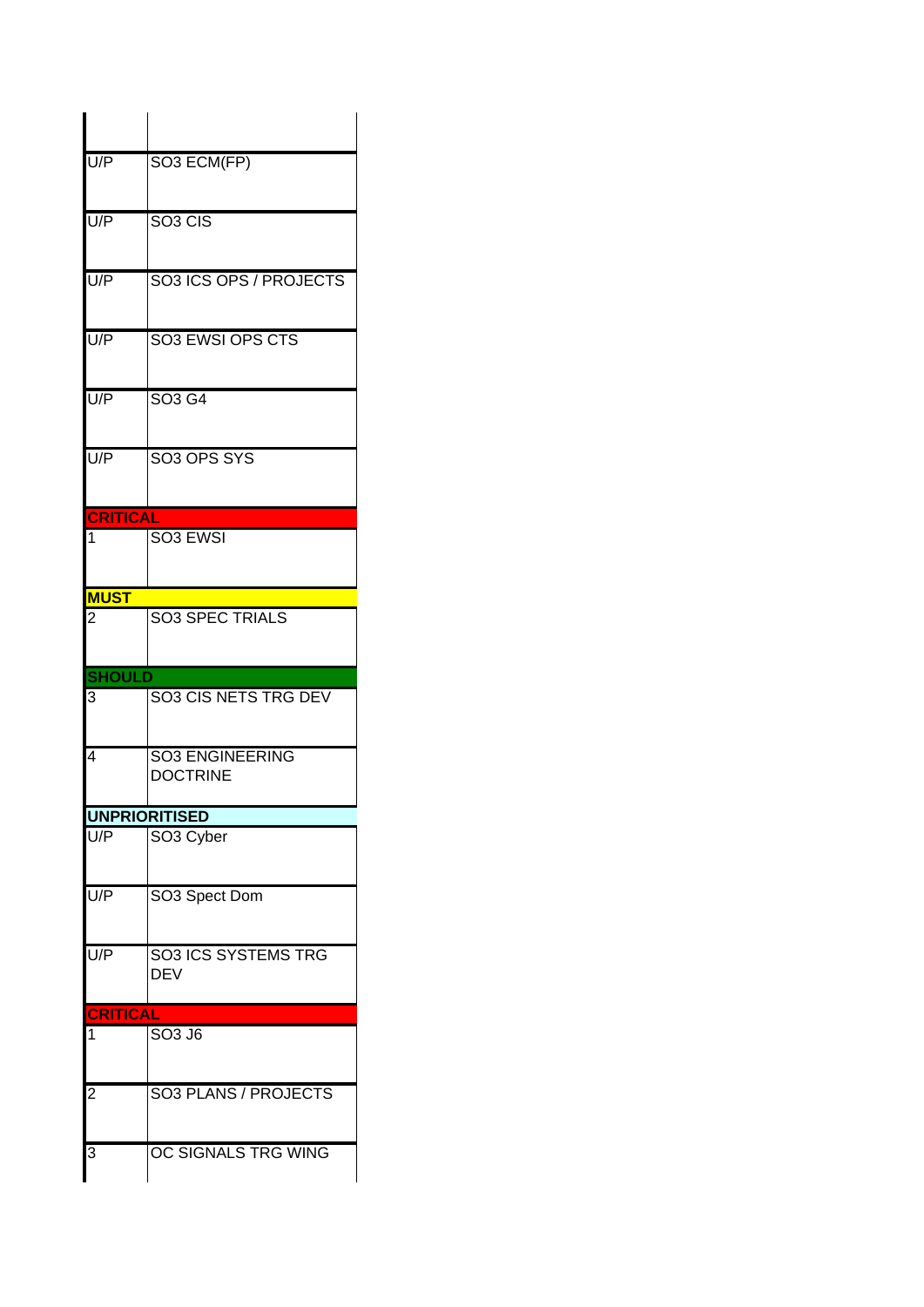| <b>MUST</b>          |                                                              |
|----------------------|--------------------------------------------------------------|
| $\overline{4}$       | SO3 DTA HRK PH1 IMP SPT<br>(To become OPS PLANS<br>APPS SO3) |
| <b>SHOULI</b>        |                                                              |
| 5                    | SIGINT WG - SO3<br>Coll 1644593                              |
| 6                    | <b>OPSPLANS BS03</b>                                         |
| 7                    | SO <sub>3</sub> OPS                                          |
| 8                    | SO3(W) EO CIS 4E                                             |
| <b>UNPRIORITISED</b> |                                                              |
| U/P                  | <b>DES ISS SVCOPS-R5</b><br><b>ISSREP LAND3</b>              |
| U/P                  | <b>DES ISS ISP SAI TOT</b>                                   |
| U/P                  | <b>SANGCOM SO3 EWLO</b>                                      |
| U/P                  | SO3(W) SANGCOM RPO<br>WS                                     |
| U/P                  | SO <sub>3</sub> J <sub>6</sub>                               |
| U/P                  | OC Cyber Team B -<br>JCU(CH)                                 |
| U/P                  | SO <sub>3</sub> G <sub>3</sub> TRLO                          |
| U/P                  | SO3 DSG SSO                                                  |
| U/P                  | SO <sub>3</sub> Projects                                     |
| <b>SHOULD</b>        |                                                              |
| 1                    | Corps Adjutant R SIGNALS                                     |
| <b>UNPRIORITISED</b> |                                                              |
| U/P                  | <b>SO3 R SIGNALS</b>                                         |